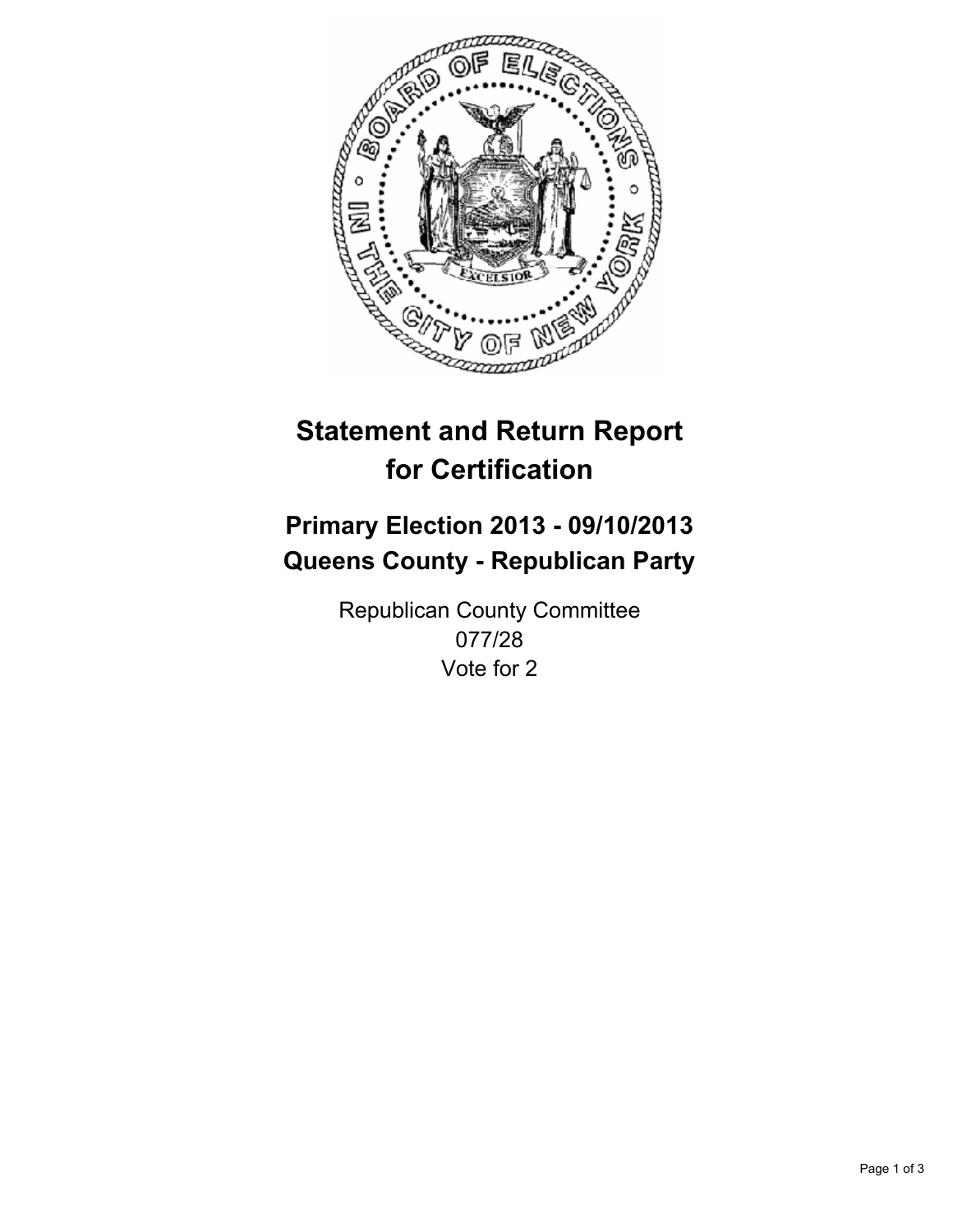

### **Assembly District 28**

| 0        |
|----------|
| 6        |
| 0        |
| $\Omega$ |
| 0        |
| 21       |
|          |
| 22       |
| 12       |
| 62       |
|          |